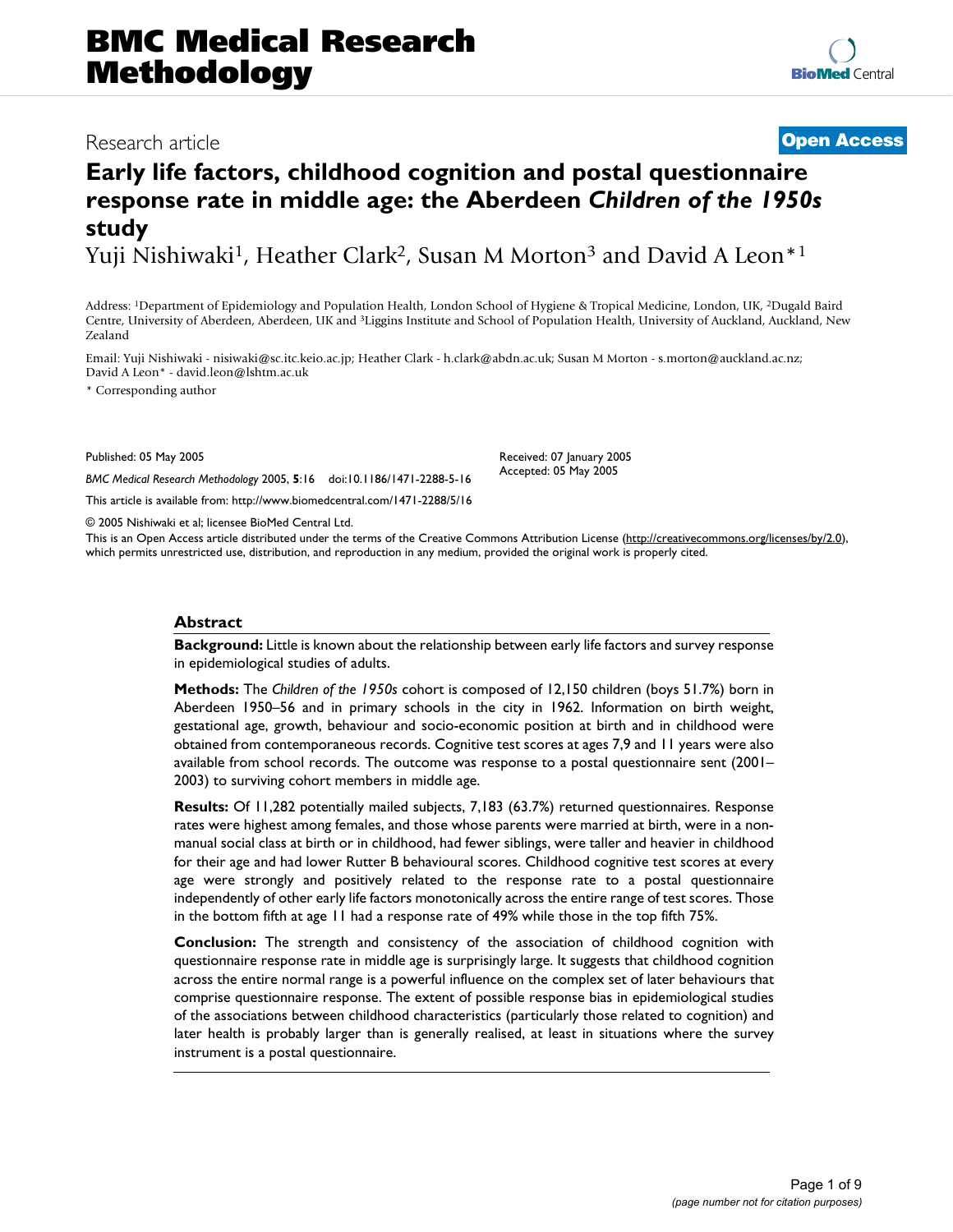### **Background**

The potential bias introduced by non-response or nonparticipation is an issue that affects much of observational epidemiology. Extending our understanding of the factors that influence non-response is thus an important area of research in its own right [1,2]. It is well known that many characteristics measured in adulthood such as gender, age, socio-economic position, education, health status and smoking habits are associated with response rate [2-10]. However, very little is known about the association of characteristics in infancy and childhood with response or recruitment rates in adulthood. This is partly because there are relatively few contexts in which unbiased data on early life characteristics are available for the total population irrespective of later response behaviour. The increasing interest in life-course epidemiology [11,12], in which adult disease is related to factors across an individual's life course, makes an investigation of these early-life influences on response rate particularly pertinent at this time.

In this paper we look at the influence of a range of infant and childhood characteristics on adult questionnaire response rates in a large cohort study. We pay particular attention to childhood cognition as we are also interested in the broader question of why adult health is related to childhood cognition [13-15]. A priori one might expect childhood cognition to be related to response rates, partly through its link with educational attainment, that is known to be strongly associated with response rates. However, to date there have been very few studies of the association of factors in early life, including cognition, and questionnaire or survey response in adult life. In an analysis of the UK 1946 national birth cohort, Wadsworth et al. reported that lower cognitive score at 8 years of age was associated with previous refusal or failure to contact by the study nurse at age 53 years [16]. However, the findings from this paper may not be readily generalizable, as the study is unusual in that it involved repeated contact with participants over their entire life time. More typically, life-course studies have information from infancy and childhood from historic sources, and then attempt a first survey follow-up well into adult life.

We have used the Aberdeen *Children of the 1950s* historical cohort study to investigate the association between early life factors, including childhood cognition, and response to a postal questionnaire conducted in middle age that represented the first attempt to make direct contact with the study subjects since childhood.

#### **Methods**

#### *The Aberdeen Children of the 1950s study*

The background to this historical cohort study has been previously described [17]. Briefly, this cohort is a large subset of the Aberdeen Child Development Study (ACDS)

[18]. This was conducted in the early 1960s to estimate the population prevalence of mental subnormality in children and to investigate its etiology. Aberdeen was chosen as both obstetric and educational records were of a high standard and the population was relatively stable.

The ACDS was comprised of all 15 thousand children born 1950–56 who were in primary school in Aberdeen, Scotland in December 1962. In order for the ACDS to achieve its main objectives, particular care was taken by the original investigators to include all children of primary school age in Aberdeen regardless of their cognitive function. Thus children in schools for individuals with moderate or severe learning difficulties were included as well as those in ordinary primary schools. However, an unknown but small number of children with very severe learning difficulties who did not attend any school will not have been included in the original cohort.

In December 1962 these children (aged 7–12 years) were administered a range of age-appropriate reading tests and were requested to provide their own and parental demographic information. In March 1964 they were resurveyed and behavioral information was collected by class teachers using a detailed behavioural inventory for each child. Information was also obtained retrospectively from school test records (cognition at 7 and 9 years of age) and school medical records such as height and weight. Cognition scores at 11 years of age were obtained prospectively for most children who were aged 8 years or more in December 1962.

The *Children of the 1950s* cohort is comprised of the 12,150 individuals (males 51.7%) in the ACDS who were born in Aberdeen and had been successfully linked to information from obstetric records held in the Aberdeen Maternity and Neonatal Databank. The process of revitalising this cohort was begun in 1998. This included tracing of the vital status and area of residence and address of the study participants and attempting to mail a questionnaire to those subjects believed to be currently resident in the UK. This 21 page questionnaire covered a range of topics including living conditions, occupation, education, income, height and weight, health, health-related behaviours, and parental vital status. A copy of the questionnaire is available from the authors on request. This was the first time that a direct attempt had been made to contact any of the cohort members since childhood, with the exception of a small subgroup (less than 1 in 5) who had been followed up in various investigations of respiratory function since the mid-1980s, known collectively as the WHEASE study [19,20].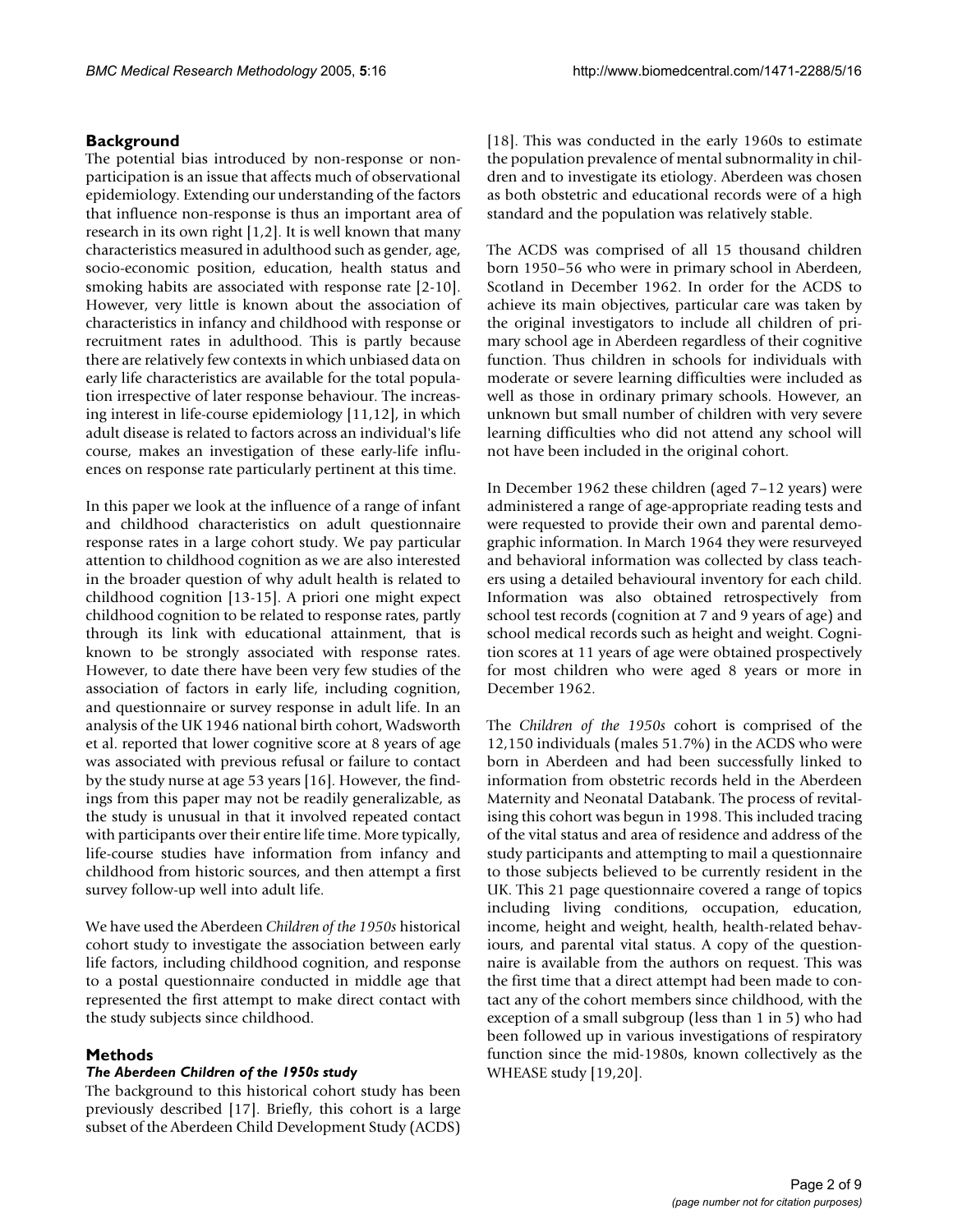#### *Tracing of cohort members*

The tracing of the current vital status and area of residence of the cohort members was carried out by the National Health Service Central Register (NHSCR) for Scotland, England and Wales. Using name, date of birth and the fact that the subjects were known to have been resident in Aberdeen in 1962, the NHSCR was able to identify all but 136 (1.1%) of subjects in their records.

#### *Questionnaire mailing*

The mailing of questionnaires to cohort members was begun in May 2001. For confidentiality reasons, the primary mailing to subjects believed to be resident in Scotland  $(n = 9,261)$  was carried out on our behalf by the Information and Statistics Division (ISD) of the National Health Service in Scotland who had access to current addresses. Those not responding to this initial mailing were re-mailed by ISD in August 2001. For those resident in England and Wales ( $n = 1,062$ ), local health authorities undertook the mailing exercise (February – August 2002). A small proportion of subjects ( $n = 328$ ) were given the questionnaires as a part of the WHEASE study. Those not returning a questionnaire after a mailing from ISD or health authorities and those who were not mailed through these channels for other reasons (mainly that a precise address could not be determined by ISD) were sent to the Driver and Vehicle Licensing Agency (DVLA) (n = 4,355). They agreed to send out questionnaires to those people who they could identify in their database (October 2002). However, in order to protect confidentiality DVLA were not able to tell us which subjects they were successful in identifying and sending a questionnaire to. Finally, between December 2002 and February 2003 a small number of non-responders ( $n = 556$ ) were sent questionnaires via their siblings who had already responded earlier on. However, we were unable to ascertain how many of these questionnaires were actually delivered to their intended recipients.

Figure [1](#page-3-0) summarizes the final outcomes of the questionnaire survey responses. We attempted to contact all subjects regardless of their early life characteristics including cognition. However, of our original 12,150 subjects we did not mail those who were dead  $(n = 479)$ , were known to have emigrated from the UK  $(n = 291)$  or were members of the armed forces (or family of those in the armed forces) or those who were in prison or in a long stay psychiatric hospital ( $n = 62$ ). Of those we tried to mail through the national health service for a small number (n = 27) the Health Authority or Health Board or General Practitioner refused to forward the questionnaire to the subjects' address. Finally we did not attempt to mail the very small number subjects  $(n = 9)$  who were residents of the Western Isles of Scotland or North Ireland.

#### *Cognition and other factors in early life*

The Moray House Picture Intelligence Test, Schonell and Adams Essential Intelligence Test and Moray House Test were used as cognitive tests at 7, 9 and 11 years respectively. The Moray House Test at 11 consisted of two ability tests (verbal reasoning 1 & 2) and two attainment tests (Arithmetic, English). The scores from these tests were combined together with a teacher's estimate to yield a "total transfer score"[21] that played a crucial role in determining the type of secondary school the child went onto. All these cognitive test scores were standardised to give means of 100 and standard deviations (SDs) of 15 using national norms for cognition at 7 and 9 and local norms for cognition at 11.

The following additional factors were also considered in this study. Sex and year of birth of children were obtained from the survey in 1962. Birth weight was measured in pounds and categorized into 4 groups (<6.5, 6.5–7.5, 7.5– 8.5 and ≥8.5). Gestational age was categorized into 5 groups (≤38, 39, 40, 41 and ≥42 completed weeks of gestation). Height for age was derived from height and age at first medical examination, which was at around 5 years of age. A sex-specific z-score was calculated for each child within 3 month age bands. Using this z-score, subjects were classified into 4 groups ( $\leq$ -1, -1 to 0, 0 to 1,  $\geq$ 1 SD). Weight for age z-score categories were derived using the same approach. As a behavioural factor, Rutter B score was assessed by the children's class teachers based on 26 questions. A score of 9 or over was defined as indicating psychological disturbance [22,23]. In this analysis, scores were divided into four  $(0, 1-2, 3-8,$  and  $\geq 9$ ). Father's occupational class at birth and in 1962, number of siblings in 1962 and mother's marital status at birth were also obtained.

#### *Ethical approval*

The revitalisation of the *Children of the 1950s* cohort including the questionnaire survey was approved by the Scottish Multi-Centre Research Ethics Committee, the Scottish Privacy Advisory Committee and various local ethics committees in Scotland and England and Wales.

#### *Statistical analysis*

Absolute response rates (or more properly response proportions) were examined in cross-tabulations according to explanatory factors of interest. The associations between response proportions and explanatory factor were quantified in terms of odds ratios. Subjects who returned a questionnaire were considered as responders even if the questionnaire included some degree of item non-response. However, subjects who returned a questionnaire that was completely blank were classified as non-responders. In the original data, children who were considered not capable of being meaningfully tested using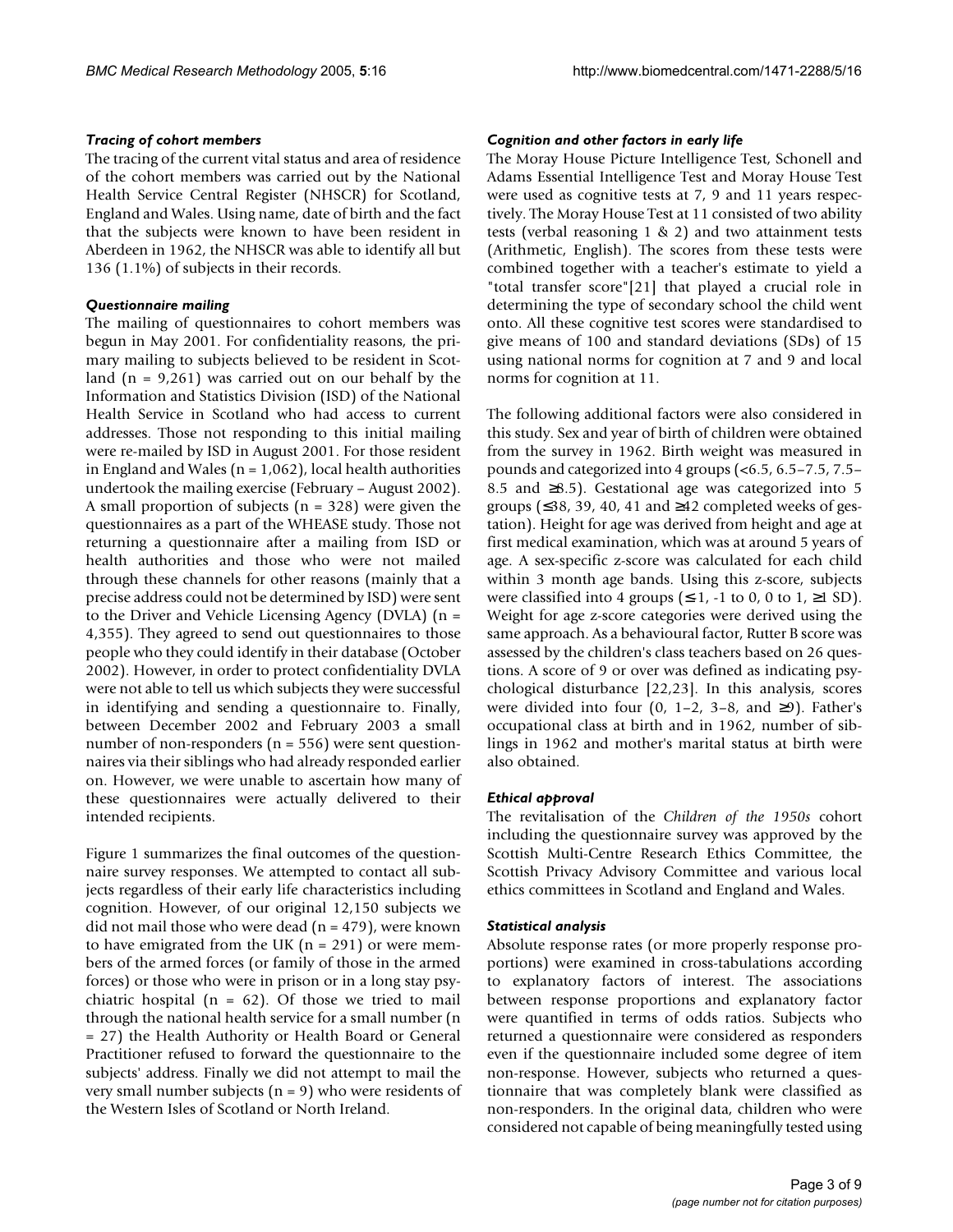<span id="page-3-0"></span>

#### Profile of mailing questionnaire in the Aberdeen **Figure 1** *Children of the 1950s* study

**Profile of mailing questionnaire in the Aberdeen** *Children of the 1950s* **study**. Potential receiver includes subjects who were not traced through National Health Service Central Registry or cancelled General Practice registration as well as surviving cohort members.

the standard instruments because of their degree of cognitive impairment (n = 8) were arbitrarily allocated a score of 50. As exclusion of these subjects did not change results, we included them in the analyses.

Logistic regression was used to model the association of explanatory variables with response coded as a binary variable. The trend in odds ratios were assessed by the score test. As cognitive test scores for females were slightly higher than those for males, sex-specific quintiles of cognitive test scores were used for categorization. Sexadjusted odds ratios for a one SD increase in cognition scores at 7, 9 and 11 years were compared with those additionally adjusted for other early life factors. In addition, sex-adjusted odds ratios for cognition scores were compared with those adjusted for cognition scores at different ages. Interactions among early life factors were tested using the likelihood ratio test. All analyses were conducted using STATA 8 [24].

#### **Results**

The average age (range) of the subjects at the start of the questionnaire survey in May 2001 was 48.1 years (45.1 to 51.3). Of 11,282 (5,742 males, 5,540 females) potentially mailed subjects, 7,183 (3,432 males, 3,751 females) returned questionnaires. This constituted an overall response rate of 63.7%. A total of 3,831 (34.0%) did not respond, 245 (2.2%) refused to participate and 23 (0.2%) were unable to complete or returned blank questionnaires (Figure [1](#page-3-0)). Females had an appreciably higher response rate (67.7%) than males (59.8%). Table [1](#page-4-0) summarises the association of response rate with key explanatory variables for males and females separately. In males and females response rates were higher for subjects whose mothers were married and whose fathers were in a nonmanual social class when they were born. Response rates were also higher among those who were had fewer siblings, were taller and heavier for their age in childhood and did not exhibit symptoms of behavioural disorders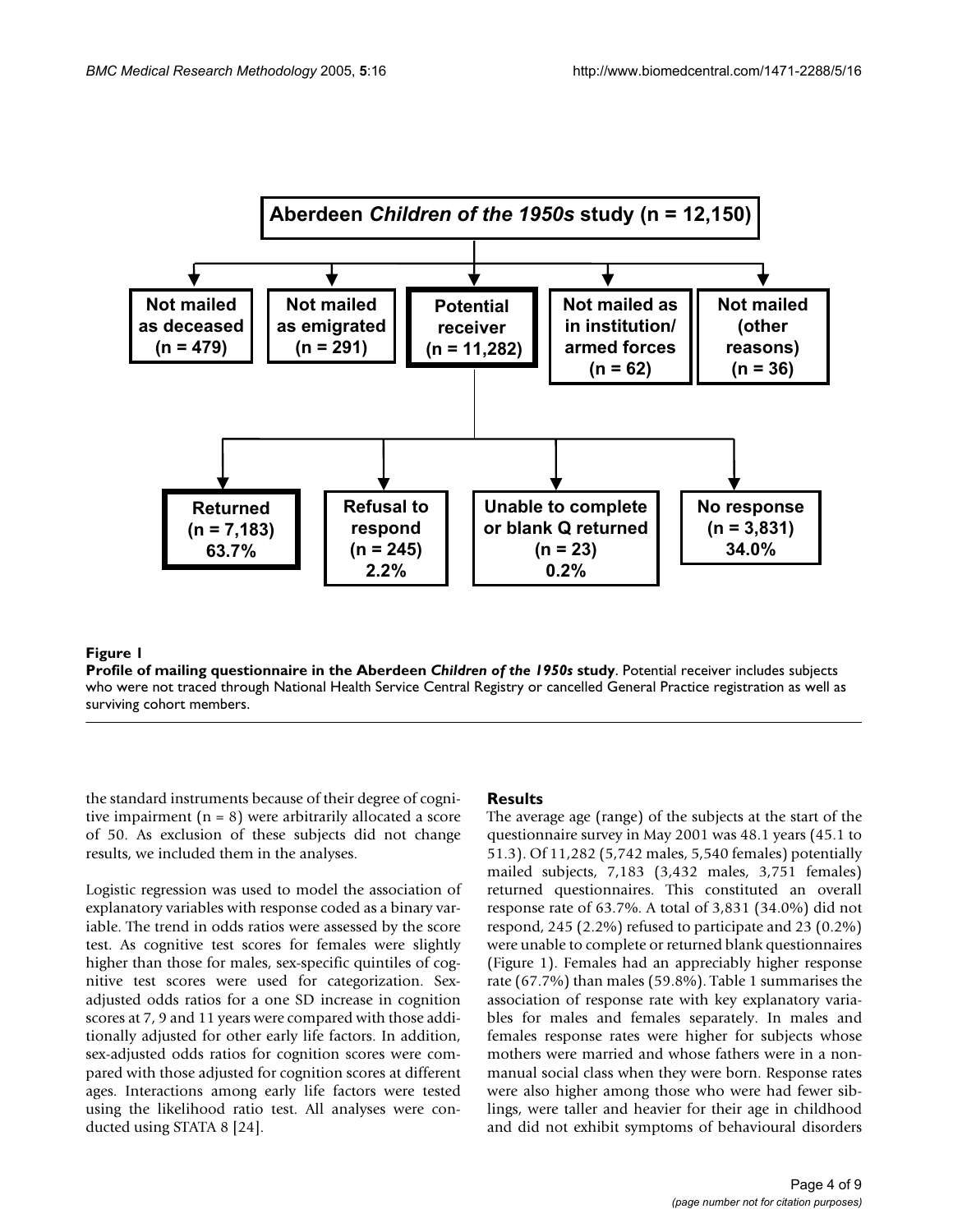|                                         | Number | Response<br>rate $(\%)$ | Male<br>Odds ratio | (95% CI)                  | Number | Response<br>rate (%) | Female<br>Odds ratio | (95% CI)                  |  |  |  |
|-----------------------------------------|--------|-------------------------|--------------------|---------------------------|--------|----------------------|----------------------|---------------------------|--|--|--|
| Sex                                     |        |                         |                    |                           |        |                      |                      |                           |  |  |  |
| Male                                    | 5,742  | 59.8                    | 1.00               |                           |        |                      |                      |                           |  |  |  |
| Female                                  | 5,540  | 67.7                    | .4                 | (1.31 to 1.52)            |        |                      |                      |                           |  |  |  |
| <b>Birth weight (lbs)</b>               |        |                         |                    |                           |        |                      |                      |                           |  |  |  |
| < 6.5                                   | 1,118  | 58.7                    | 1.00               |                           | 1,451  | 65.0                 | $1.00*$              |                           |  |  |  |
| $6.5 - 7.5$                             | 1,874  | 588                     | 1.00               | $(0.86 \text{ to } 1.17)$ | 2,061  | 68.3                 | 1.16                 | $(1.01 \text{ to } 1.34)$ |  |  |  |
| $7.5 - 8.5$                             | 1,809  | 60.7                    | 1.09               | $(0.93$ to $1.27)$        | I,480  | 69.6                 | 1.23                 | $(1.06 \text{ to } 1.44)$ |  |  |  |
| $\geq 8.5$                              | 929    | 61.0                    | 1.10               | (0.92 to 1.32)            | 539    | 68.3                 | 1.16                 | $(0.94 \text{ to } 1.43)$ |  |  |  |
| Missing <sup>+</sup>                    | 12     | 83.3                    |                    |                           | 9      | 22.2                 |                      |                           |  |  |  |
| Mother's marital status at birth‡       |        |                         |                    |                           |        |                      |                      |                           |  |  |  |
| Single/widowed/divorced                 | 175    | 52.0                    | 1.00               |                           | 190    | 50.5                 | 1.00                 |                           |  |  |  |
| Married                                 | 5,564  | 60.0                    | 1.39               | (1.02 to 1.87)            | 5,349  | 68.3                 | 2.11                 | $(1.58 \text{ to } 2.83)$ |  |  |  |
| Missing <sup>+</sup>                    | 3      | 66.7                    |                    |                           | L      | 0.0                  |                      |                           |  |  |  |
| Father's social class at birth          |        |                         |                    |                           |        |                      |                      |                           |  |  |  |
| Unemployed/disabled/deceased            | 297    | 52.9                    | $1.00*$            |                           | 336    | 56.9                 | $1.00*$              |                           |  |  |  |
| IV/V                                    | 1,765  | 55.9                    | 1.13               | $(0.88 \text{ to } 1.45)$ | 1,633  | 63.4                 | 1.32                 | $(1.04 \text{ to } 1.67)$ |  |  |  |
| III Manual                              |        | 59.7                    | 1.32               |                           |        | 68.4                 | 1.64                 |                           |  |  |  |
|                                         | 2,486  |                         |                    | $(1.04 \text{ to } 1.68)$ | 2,442  |                      |                      | $(1.30 \text{ to } 2.07)$ |  |  |  |
| III Non-manual<br>1/11                  | 633    | 65.9                    | 1.72               | $(1.30 \text{ to } 2.29)$ | 613    | 73.9                 | 2.15                 | $(1.62 \text{ to } 2.86)$ |  |  |  |
|                                         | 561    | 69.2                    | 2.00               | $(1.49 \text{ to } 2.68)$ | 515    | 77.9                 | 2.67                 | $(1.96 \text{ to } 3.63)$ |  |  |  |
| Missing <sup>+</sup>                    | 0      |                         |                    |                           | L      | 0.0                  |                      |                           |  |  |  |
| Father's social class in 1962           |        |                         |                    |                           |        |                      |                      |                           |  |  |  |
| Unemployed/disabled/deceased            | 341    | 46.6                    | $1.00*$            |                           | 357    | 53.5                 | $1.00*$              |                           |  |  |  |
| IV/V                                    | 1,424  | 55.4                    | 1.42               | (1.12 to 1.80)            | 1,419  | 64.3                 | 1.57                 | $(1.24 \text{ to } 1.98)$ |  |  |  |
| <b>III Manual</b>                       | 2,419  | 60.0                    | 1.72               | $(1.36 \text{ to } 2.16)$ | 2,291  | 68.0                 | 1.84                 | $(1.47 \text{ to } 2.31)$ |  |  |  |
| III Non-manual                          | 701    | 67.3                    | 2.36               | $(1.80 \text{ to } 3.09)$ | 630    | 73.2                 | 2.37                 | $(1.79 \text{ to } 3.13)$ |  |  |  |
| 1/11                                    | 776    | 67.8                    | 2.41               | $(1.85 \text{ to } 3.14)$ | 781    | 76.6                 | 2.84                 | $(2.16 \text{ to } 3.73)$ |  |  |  |
| Missing                                 | 81     | 43.2                    | 0.87               | $(0.54 \text{ to } 1.42)$ | 62     | 50.0                 | 0.87                 | $(0.51$ to $1.48)$        |  |  |  |
| Number of siblings in 1962              |        |                         |                    |                           |        |                      |                      |                           |  |  |  |
| 5 or more                               | 1,041  | 50.4                    | $1.00*$            |                           | 946    | 59.2                 | $1.00*$              |                           |  |  |  |
| 4                                       | 938    | 57.7                    | 1.34               | $(1.12 \text{ to } 1.60)$ | 942    | 65.2                 | 1.29                 | $(1.07 \text{ to } 1.56)$ |  |  |  |
| 3                                       | 1,424  | 61.5                    | 1.57               | $(1.34 \text{ to } 1.85)$ | 1,420  | 70.9                 | 1.67                 | $(1.41 \text{ to } 1.99)$ |  |  |  |
| 2                                       | 1,749  | 64.2                    | 1.76               | $(1.50 \text{ to } 2.06)$ | 1,677  | 71.3                 | 1.71                 | $(1.45 \text{ to } 2.03)$ |  |  |  |
|                                         | 545    | 64.6                    | 1.79               | (1.45 to 2.22)            | 510    | 68.8                 | 1.52                 | (1.21 to 1.91)            |  |  |  |
| Missing                                 | 45     | 35.6                    | 0.54               | $(0.29 \text{ to } 1.00)$ | 45     | 53.3                 | 0.79                 | (0.44 to 1.42)            |  |  |  |
| Height for age at 1st medical exam 1962 |        |                         |                    |                           |        |                      |                      |                           |  |  |  |
| $\leq$ -                                | 734    | 54.4                    | $1.00*$            |                           | 872    | 62.3                 | $1.00*$              |                           |  |  |  |
| $-1$ to 0                               | 1,882  | 57.1                    | 1.12               | $(0.94 \text{ to } 1.33)$ | 1,969  | 66.0                 | 1.17                 | $(1.00 \text{ to } 1.39)$ |  |  |  |
| $0$ to $ $                              | 2,139  | 62.3                    | 1.39               | $(1.17 \text{ to } 1.65)$ | 1,775  | 69.9                 | 1.40                 | $(1.18 \text{ to } 1.67)$ |  |  |  |
| $\geq$                                  | 737    | 66.9                    | 1.70               | $(1.37$ to $2.10)$        | 723    | 73.7                 | 1.70                 | $(1.37$ to $2.11)$        |  |  |  |
| Missing                                 | 250    | 52.8                    | 0.94               | $(0.70 \text{ to } 1.25)$ | 201    | 67.7                 | 1.27                 | $(0.92 \text{ to } 1.75)$ |  |  |  |
| Weight for age at 1st medical exam (SD) |        |                         |                    |                           |        |                      |                      |                           |  |  |  |
| $\leq$ - $\vert$                        | 870    | 56.7                    | $1.00*$            |                           | 795    | 63.9                 | $1.00*$              |                           |  |  |  |
| $-1$ to $0$                             | 2,045  | 59.5                    | 1.12               | $(0.96 \text{ to } 1.32)$ | 2,109  | 65.5                 | 1.07                 | $(0.91$ to $1.27)$        |  |  |  |
| $0$ to $ $                              | 1,810  | 59.2                    | 1.11               | $(0.94 \text{ to } 1.31)$ | 1,667  | 70.0                 | 1.32                 | $(1.10 \text{ to } 1.58)$ |  |  |  |
| $\geq$                                  | 767    | 67.8                    | 1.61               | $(1.31$ to $1.97)$        | 769    | 72.7                 | 1.50                 | (1.21 to 1.87)            |  |  |  |
| Missing                                 | 250    | 52.8                    | 0.86               | $(0.65 \text{ to } 1.13)$ | 200    | 67.5                 | 1.17                 | $(0.84 \text{ to } 1.63)$ |  |  |  |
| <b>Rutter B behavioral score</b>        |        |                         |                    |                           |        |                      |                      |                           |  |  |  |
| $9+$                                    | 595    | 47.4                    | $1.00*$            |                           | 320    | 57.2                 | $1.00*$              |                           |  |  |  |
| $3 - 8$                                 | 1,736  | 56.2                    | 1.42               | $(1.18 \text{ to } 1.72)$ | 1,448  | 61.5                 | 1.19                 | $(0.93 \text{ to } 1.53)$ |  |  |  |
| $I-2$                                   | 1,517  | 63.8                    | 1.96               | (1.61 to 2.38)            | 1,637  | 69.6                 | 1.72                 | $(1.34 \text{ to } 2.20)$ |  |  |  |
| 0                                       | 1,720  | 65.7                    | 2.13               | $(1.75 \text{ to } 2.58)$ | 1,990  | 73.3                 | 2.06                 | (1.61 to 2.63)            |  |  |  |
| Missing                                 | 174    | 44.3                    | 0.88               | $(0.63 \text{ to } 1.24)$ | 145    | 54.5                 | 0.90                 | $(0.60 \text{ to } 1.33)$ |  |  |  |
|                                         |        |                         |                    |                           |        |                      |                      |                           |  |  |  |

#### <span id="page-4-0"></span>**Table 1: Questionnaire response rates by early life factors**

 $^*$  p < 0.05 for the score test for trend (missings were not included).

† We did not calculate odds ratio and 95% confidence interval due to small sample size.

 $\ddagger$  p < 0.05 for the interaction with sex tested by using likelihood ratio test in logistic regression.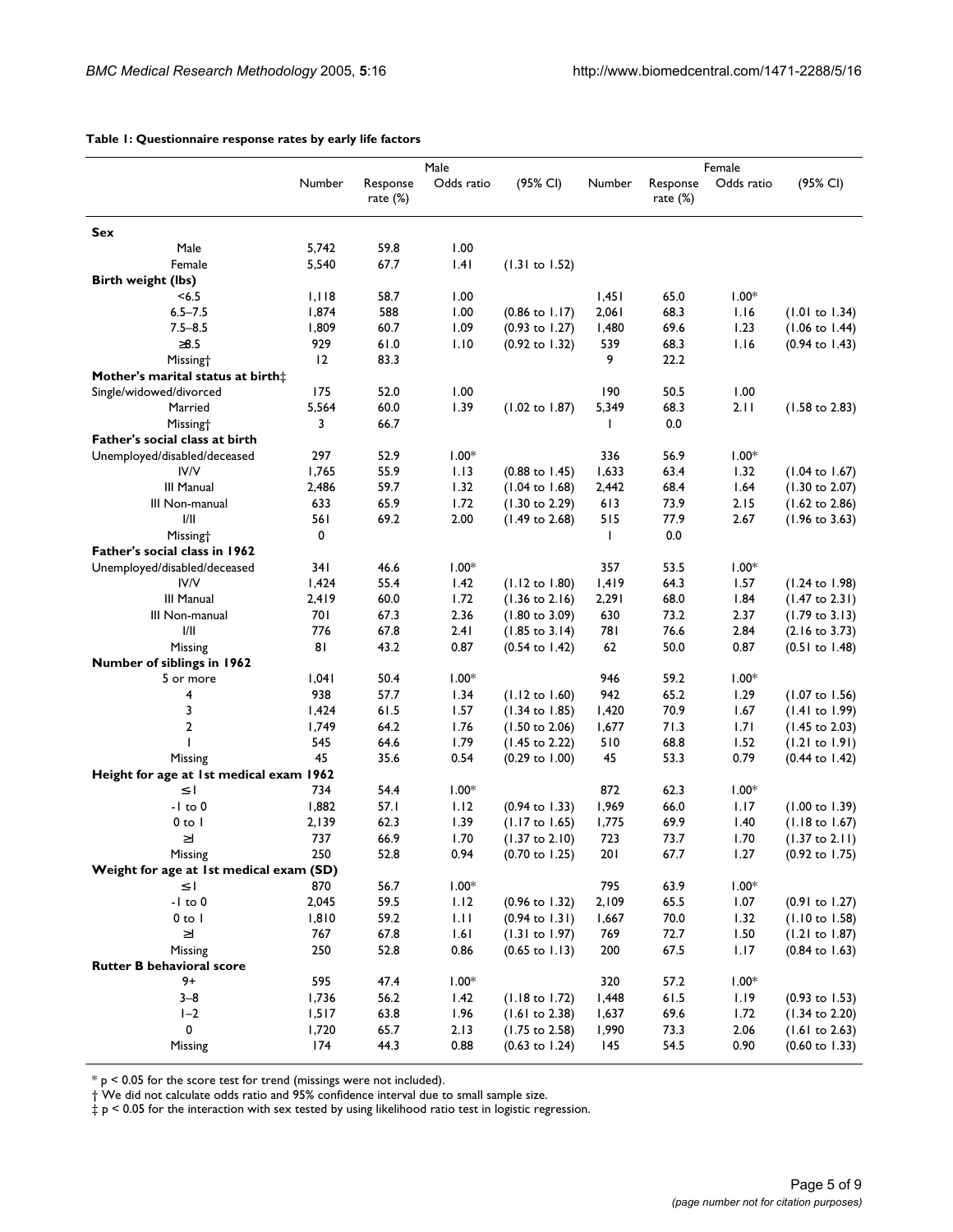|                  | Male ( $n = 5,742$ ) |            |        |                         |               |                           | Female ( $n = 5,540$ ) |            |        |                         |               |                           |  |
|------------------|----------------------|------------|--------|-------------------------|---------------|---------------------------|------------------------|------------|--------|-------------------------|---------------|---------------------------|--|
|                  |                      | Test score |        |                         |               |                           |                        | Test score |        |                         |               |                           |  |
|                  | Mean                 | Range      | Number | Response<br>rate $(\%)$ | Odds<br>ratio | (95% CI)                  | Mean                   | Range      | Number | Response<br>rate $(\%)$ | Odds<br>ratio | (95% CI)                  |  |
| Cognition at 7   |                      |            |        |                         |               |                           |                        |            |        |                         |               |                           |  |
| Lowest quintile  | 84                   | 50, 93     | 1.111  | 48.2                    | $1.00*$       |                           | 84                     | 50.93      | 1,006  | 52.9                    | $1.00*$       |                           |  |
| 2nd lowest       | 98                   | 94.102     | 1.046  | 54.0                    | 1.26          | $(1.07 \text{ to } 1.50)$ | 98                     | 94, 103    | 1,058  | 60.3                    | 1.35          | $(1.14 \text{ to } 1.61)$ |  |
| Middle           | 106                  | 103, 110   | 1,128  | 59.3                    | 1.57          | $(1.33 \text{ to } 1.86)$ | 107                    | 104, 111   | 1,023  | 72.7                    | 2.38          | (1.97 to 2.87)            |  |
| 2nd highest      | 115                  | 111.120    | 1.126  | 67.4                    | 2.23          | $(1.87 \text{ to } 2.65)$ | 116                    | 112.121    | 1,099  | 73.6                    | 2.49          | $(2.06 \text{ to } 3.00)$ |  |
| Highest quintile | 129                  | 121, 153   | 1,173  | 70.3                    | 2.55          | $(2.14 \text{ to } 3.05)$ | 130                    | 122, 166   | 1,080  | 78.4                    | 3.24          | $(2.66 \text{ to } 3.95)$ |  |
| Missing          |                      |            | 158    | 50.0                    | 1.08          | $(0.77$ to $1.50)$        |                        |            | 274    | 66.1                    | 1.73          | $(1.31$ to 2.29)          |  |
| Cognition at 9   |                      |            |        |                         |               |                           |                        |            |        |                         |               |                           |  |
| Lowest quintile  | 85                   | 50, 95     | 1.047  | 45.7                    | $1.00*$       |                           | 89                     | 60, 98     | 1,002  | 54.3                    | $1.00*$       |                           |  |
| 2nd lowest       | 102                  | 96.106     | 998    | 57.2                    | 1.59          | $(1.34 \text{ to } 1.90)$ | 104                    | 99.107     | 921    | 62.4                    | 1.40          | $(1.17 \text{ to } 1.68)$ |  |
| Middle           | $\perp$              | 107, 115   | 1.207  | 60.5                    | 1.82          | $(1.54 \text{ to } 2.16)$ | $\perp$                | 108, 115   | 1,078  | 68.9                    | 1.87          | $(1.56 \text{ to } 2.24)$ |  |
| 2nd highest      | 119                  | 116.124    | 1.049  | 64.9                    | 2.20          | $(1.84 \text{ to } 2.63)$ | 119                    | 116, 123   | 1.047  | 74.5                    | 2.46          | $(2.03 \text{ to } 2.98)$ |  |
| Highest quintile | 135                  | 125, 174   | 1,139  | 72.2                    | 3.09          | $(2.57$ to $3.71)$        | 133                    | 124, 176   | 1,110  | 79.I                    | 3.19          | $(2.61$ to $3.88)$        |  |
| Missing          |                      |            | 302    | 49.7                    | 1.17          | $(0.91$ to $1.52)$        |                        |            | 382    | 60.5                    | 1.29          | (1.01 to 1.64)            |  |
| Cognition at II  |                      |            |        |                         |               |                           |                        |            |        |                         |               |                           |  |
| Lowest quintile  | 78                   | 54, 86     | 920    | 45.5                    | $1.00*$       |                           | 80                     | 47, 87     | 843    | 52.4                    | $1.00*$       |                           |  |
| 2nd lowest       | 91                   | 86, 95     | 903    | 54.6                    | 1.44          | $(1.19 \text{ to } 1.73)$ | 92                     | 88, 97     | 890    | 63.3                    | 1.56          | $(1.29 \text{ to } 1.89)$ |  |
| Middle           | 99                   | 96.103     | 934    | 63.6                    | 2.09          | $(1.73$ to 2.52)          | 101                    | 97.104     | 845    | 74.1                    | 2.59          | $(2.10 \text{ to } 3.20)$ |  |
| 2nd highest      | 108                  | 104, 113   | 931    | 67.2                    | 2.45          | $(2.02 \text{ to } 2.98)$ | 109                    | 105, 114   | 881    | 74.6                    | 2.66          | $(2.16 \text{ to } 3.28)$ |  |
| Highest quintile | 2                    | 113, 144   | 922    | 71.4                    | 2.98          | $(2.44 \text{ to } 3.64)$ | 2                      | 114, 146   | 874    | 78.6                    | 3.33          | $(2.68 \text{ to } 4.15)$ |  |
| Missing          |                      |            | 1,132  | 56.7                    | 1.57          | $(1.32 \text{ to } 1.87)$ |                        |            | 1,207  | 64.3                    | 1.63          | $(1.37 \text{ to } 1.95)$ |  |

<span id="page-5-0"></span>**Table 2: Questionnaire response rates by sex-specific cognition score quintiles**

 $*_{p}$  < 0.05 for the score test for trend (missings were not included).

(indicated by a low Rutter B score). Tests for interaction of each explanatory variable with sex were all non-significant with the exception of mother's marital status at birth where the married category was associated with a greater response rate in females compared to males. There was no association of response rate with year of birth or birth weight or gestational age (not shown).

The associations of response rate with cognitive score at ages 7, 9 and 11 years for both sexes combined are shown in Figure [2](#page-6-0). The almost monotonic increase in questionnaire response rate with each 5 point increase in score at each age is very striking. Response rates by quintile of cognitive score are summarised separately by sex in Table [2.](#page-5-0) Response rates increased progressively at all ages from the bottom to the top fifth of cognitive test score in both sexes. Each of the four components of cognition measured at 11 years (verbal reasoning  $\times$  2, English and arithmetic) showed similar associations with response and were adequately summarised by association with the total score. There was no evidence of a statistically significant interaction between sex and cognitive scores at any age, and thus in the remaining analyses we present results for both sexes combined.

Sex-adjusted odds ratios for one SD increase in cognition scores at 7, 9 and 11 were slightly attenuated (less than 6%) by adjustment for socio-economic position, height and weight for age and Rutter B score (Table [3](#page-6-1)) but nevertheless remained substantial. Cognitive test scores at ages 7, 9 and 11 years are highly correlated (Pearson correlation coefficients: 0.74 to 0.88). How far the associations of response rate with cognitive score at each age are independent is also examined in Table [3.](#page-6-1) Nearly all of the effects at ages 7 and 9 were removed by adjustment for cognitive test score at age 11 years. In contrast, the effect of cognition at 11 was only slightly attenuated by adjustment for cognitive test score at 7 or 9.

#### **Discussion**

We have found that a wide range of characteristics in infancy and childhood were associated with questionnaire response rate. Cognitive test score in childhood was particularly strongly related to the probability of responding to the questionnaire survey independently of other factors, with an almost monotonic increase in response rate, with no evidence of a threshold effect. At age 11 response rates among those in the top fifth of the cognitive test score distribution had a response rate that in absolute terms was 25% higher than in the bottom fifth.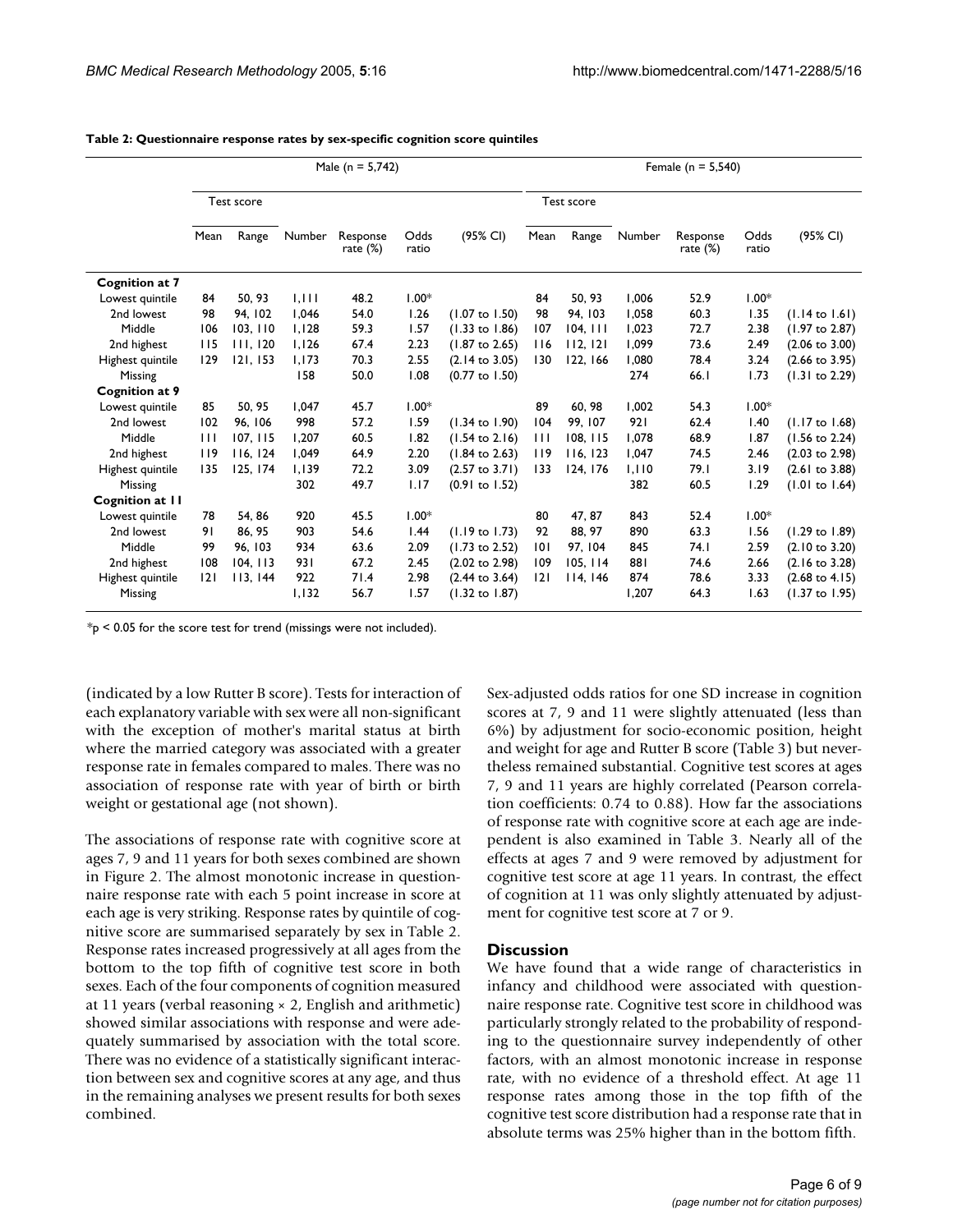<span id="page-6-0"></span>

#### Response rates by cognition test scores at **Figure 2** 7, 9 and 11 for males and females combined **Response rates by cognition test scores at 7, 9 and 11 for males and females combined**. Five point bands were used for cognition scores.

#### <span id="page-6-1"></span>**Table 3: Odds ratios for questionnaire response by cognition scores with adjustment for other early life factors and cognition at different ages**

|                                                                 | Cognition at 7  |                           | Cognition at 9  |                                                          | Cognition at 11 |                           |
|-----------------------------------------------------------------|-----------------|---------------------------|-----------------|----------------------------------------------------------|-----------------|---------------------------|
|                                                                 | OR <sup>+</sup> | (95% CI)                  | OR <sup>+</sup> | (95% CI)                                                 | OR <sup>+</sup> | (95% CI)                  |
| Adjusted for                                                    |                 |                           |                 |                                                          |                 |                           |
| Sex                                                             | 1.42            | (1.36 to 1.49)            | 1.50            | $(1.43 \text{ to } 1.57)$ 1.55 $(1.47 \text{ to } 1.62)$ |                 |                           |
| Sex. Marital status at birth                                    | l.42            | (1.35 to 1.48)            |                 | 1.49 (1.42 to 1.56) 1.54 (1.47 to 1.62)                  |                 |                           |
| Sex, Father's occupation at birth & in 1962, Number of children | I.34            | $(1.27 \text{ to } 1.41)$ | 1.42            | (1.35 to 1.49)                                           | l.48            | (1.40 to 1.56)            |
| Sex, Height & Weight at 1st medical exam                        | l.40            | $(1.34 \text{ to } 1.47)$ | l.48            | $(1.41 \text{ to } 1.55)$ 1.53                           |                 | (1.46 to 1.61)            |
| Sex, Rutter B behavioral score                                  | 1.36            | $(1.29 \text{ to } 1.42)$ | 1.43            | (1.36 to 1.51) 1.50                                      |                 | (1.42 to 1.58)            |
| Sex, All early life factors <sup>+</sup>                        | I.29            | $(1.22 \text{ to } 1.36)$ | 1.37            | $(1.30 \text{ to } 1.45)$                                | 1.43            | $(1.36 \text{ to } 1.52)$ |
| Sex, Cognition at 7                                             |                 |                           | 1.36            | (1.27 to 1.46)                                           |                 | $1.46$ (1.37 to 1.57)     |
| Sex, Cognition at 9                                             | 1.14            | $(1.06 \text{ to } 1.22)$ |                 | $\blacksquare$                                           | 1.44            | $(1.30 \text{ to } 1.59)$ |
| Sex, Cognition at II                                            | 1.08            | $(1.01 \text{ to } 1.15)$ | 1.09            | $(0.98 \text{ to } 1.20)$                                |                 | $\blacksquare$            |

\* Due to missing data for some variables, this analysis was restricted to a subset of 8,452 subjects.

† Odds ratio for one standardized deviation increase in each cognition score using logistic regression.

‡ Adjusted for all early life variables (marital status at birth, father's occupation at birth & in 1962, number of children, height & weight at 1st medical exam, and Rutter B behavioural score)

Although the possibility of obtaining biased samples in postal questionnaires with incomplete response rates has been well documented in the survey and epidemiological literature [3,5,7,25,26], the emphasis has been mainly upon the determinants of response related to characteristics of subjects at the time they receive the survey instrument. Ours is the first study that has looked at early life influences on response rate to a postal questionnaire in middle age in a cohort not previously contacted in adult life. A similar analysis by Wadsworth and colleagues [16] of childhood influences on later continued participation in the British 1946 birth cohort, in which subjects had been repeatedly contacted throughout life, found that continued participation was least likely among those who

had been in the most disadvantaged socio-economic circumstances in childhood and those with lowest cognitive test scores at 8 years of age. The sex-adjusted odds ratio for avoidable loss to follow-up at age 53 years in the top compared to the bottom quarter of childhood cognition was 0.52 (95% Confidence Interval; 0.42 to 0.64). However, these analyses did not involve any multi-variable adjustments, so it is unclear how far this association may be explained by confounding with socio-economic and other factors.

Finding an association between childhood cognition and questionnaire response rate in adult life was expected. However, the strength and consistency of this association,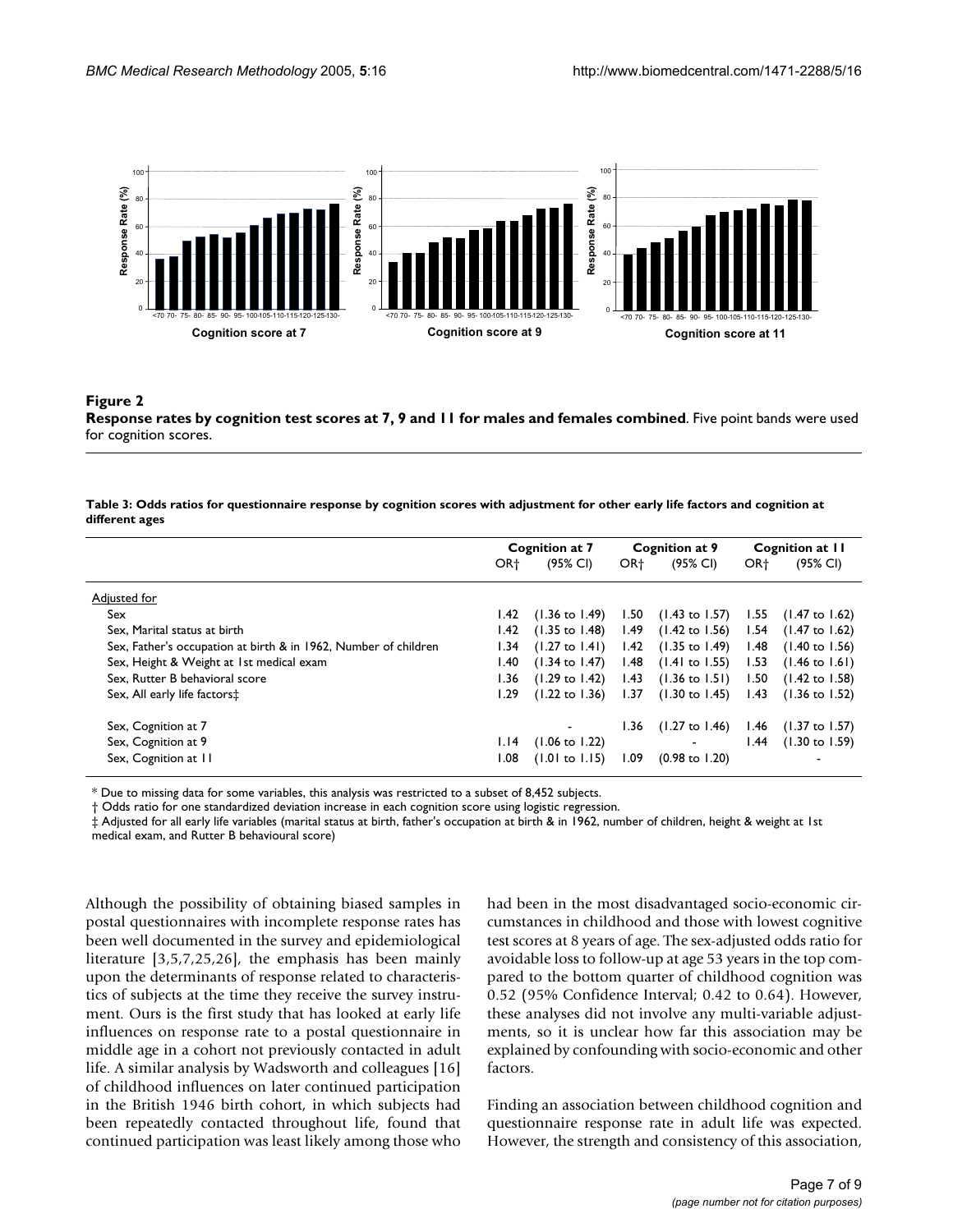with almost monotonic increases across the entire range of test scores, are surprising. At least two explanations for this powerful effect should be considered. The first one would hypothesise a pathway via education. High cognitive test scores in childhood are highly predictive of higher levels of education. Subjects with higher level of education may have higher response rate because they may be more health conscious, more interested in research and not feel intimidated by a relatively substantial questionnaire. The second possibility is a more direct pathway, where cognitive ability such as a problem solving (akin to completing a 21 page questionnaire) played an important role. Our study was not able to definitively distinguish between these two pathways. However, it should be noted that the effect of cognition at 11 was independent of cognition at 7 and 9 years, whereas the effect of cognition at 7 was attenuated substantially by adjusting for cognition at 11. The test at age 11 explicitly included components that measured educational attainment (mathematics and English), and the overall score was used as one of the key criteria for determining secondary school. Thus cognitive score at 11 is more likely to reflect educational progress to that age than the score at 7 years, suggesting that our data are most consistent with the link between childhood cognition and response rate being via attained educational level.

Some limitations of this study should be noted. Firstly, bias by undelivered mail might be possible. We do not know which subjects actually received a questionnaire. If cognitive test score was positively related to the probability of actually receiving the questionnaire this would generate, or at least contribute to, the observed gradient. However, this seems unlikely. As we have shown elsewhere [17], the lower a person's cognitive test score the less likely it was that they moved away from the Aberdeen area, and thus the lower the probability that the NHS had an incorrect or out-of-date address for them. Secondly, our data set included an appreciable proportion of subjects who did not have a cognitive test score at  $11$  (n = 2,339, 20.7% of 11,282). However, 80% (n = 1,873) of those without score at 11 were missing it simply because they had not reached this age during the survey period. We repeated the multivariate analyses after excluding cognition at 11 and confirmed that odds ratios for cognition at 7 and 9 were essentially unchanged. Therefore, we do not believe that selection bias due to this missing data could explain the observed associations. Finally, it should be noted that our findings may not automatically apply to other survey methods such as telephone and face to face interview.

Any postal questionnaire survey should be designed and undertaken to achieve the maximum possible response rate. However, in many contexts there will remain major concerns about non-response bias. In these situations the powerful links that exist between early life characteristics and response needs to be taken into account when interpreting the data. This can be done in part by employing sensitivity analyses. Moreover, in some situations multiple imputation methods may also be useful[27,28].

#### **Conclusion**

Our results indicate that the interpretation of associations between childhood and later life factors in life-course studies using postal questionnaires need to take account of the fact that factors in childhood can be strongly related to response rate. Particular caution is needed if the outcomes are related to childhood cognitive function. Sensitivity analyses that explore the extent of such biases are strongly recommended.

Quite apart from these methodological conclusions, the study finding shows that this simple and routinely collected information on cognition is extraordinarily predictive of the complex collection of later-life behaviours and circumstances that jointly generate the likelihood of a completed questionnaire being returned.

#### **Competing interests**

The author(s) declare that they have no competing interests.

#### **Authors' contributions**

DAL, SMM and HC designed the questionnaire survey. HC supervised the data collection. YN analyzed, interpreted the data and drafted the paper in consultation with the other authors. All authors read and approved the final manuscript.

#### **Acknowledgements**

We are very grateful to Raymond Illsley for providing us with the data from the Aberdeen Child Development Survey and for his advice about the study. Graeme Ford played a crucial role in identifying individual cohort members and in helping us initiate the process of revitalisation. Sally Macintyre, Doris Campbell, George Davey Smith, Marion Hall, Bianca de Stavola, Susan Morton, David Batty, David Godden, Di Kuh, Debbie Lawlor, Glyn Lewis and Viveca Östberg collaborated with David Leon to revitalise the cohort. Heather Clark managed the study at the Dugald Baird Centre, Aberdeen with the assistance of Margaret Beveridge. We would also like to thank staff at the ISD (Edinburgh), GRO (Scotland) and NHSCR (Southport) for their substantial contributions, John Lemon who undertook the linkage to the Aberdeen Maternity and Neonatal Databank and Valerie Mccormack for the statistical advice. The Aberdeen *Children of the 1950s*  Study was funded as a component project (G0828205) of a Medical Research Council Co-operative Group *Life-course and trans-generational influences on disease risk* (G9819083). A project on cognition and adult health in the cohort has been funded by the Chief Scientists Office, Scottish Executive Health Department, which currently funds HC. YN was funded by the Uehara Memorial Foundation.